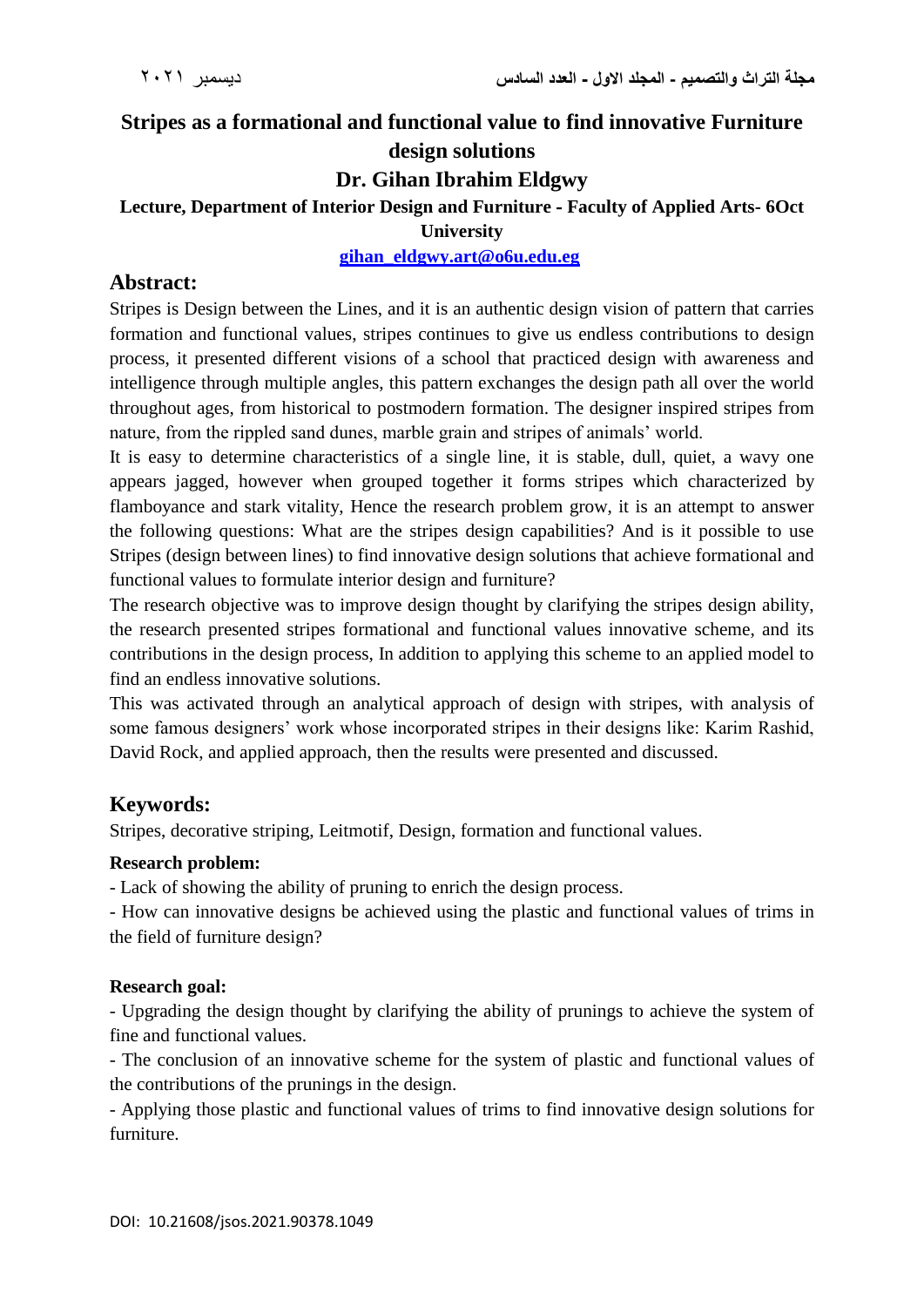#### **Research Importance:**

The research adds and shows new formative and functional values stemming from taking advantage of the ability of repetitive prunings and lines, which contributes to enriching the design process in general, and interior design and furniture in particular.

**Research hypotheses:** Prunings in nature carry formative and functional values that can provide innovative design solutions.

**Research limits:** The study is limited to simulating the plastic and functional values of pruning in nature.

#### **Research Methodology:**

- Analytical descriptive approach: to highlight the importance and contributions of trims in the field of design, especially furniture design.

 $\Box$  Applied Approach: Applying the research results to furniture design.

#### **Research axes:**

- 1. Design with Stripes (Historical Overview).
- 2. Value of Stripes Functional.
- 3. Value of Stripes Formation
- 4. Analytical study of some models of interior design and modern furniture.
- 5. Apply the search results to furniture design.

### **Results:**

- The attractiveness of design with trims has continued since primitive times and until now presents itself in a new way through the ages, and trims have continued to provide design solutions with the ability to achieve formative and functional values.

- Prunings were found in nature for a functional purpose (constructive, vital and indicative) and for another aesthetic plastic purpose (regular, random, color and texture).

The research was able to achieve its goal in finding innovative design solutions for furniture using the plastic and functional values of the trimmings by making a proposed scheme for the system of plastic and functional values for the contributions of the trimmings in the design.

- (The scheme of the system of plastic and functional values for the contributions of trimmings in design) contributes to the advancement of design thought due to the multiplicity of relationships that the designer can select from, to find innovative design solutions in general.

### **Recommendations:**

- Given the values that the prunings contributed to the design process, it is recommended to conduct studies on the expressive and symbolic values of the prunings and how to benefit from them in creating innovative contemporary designs.